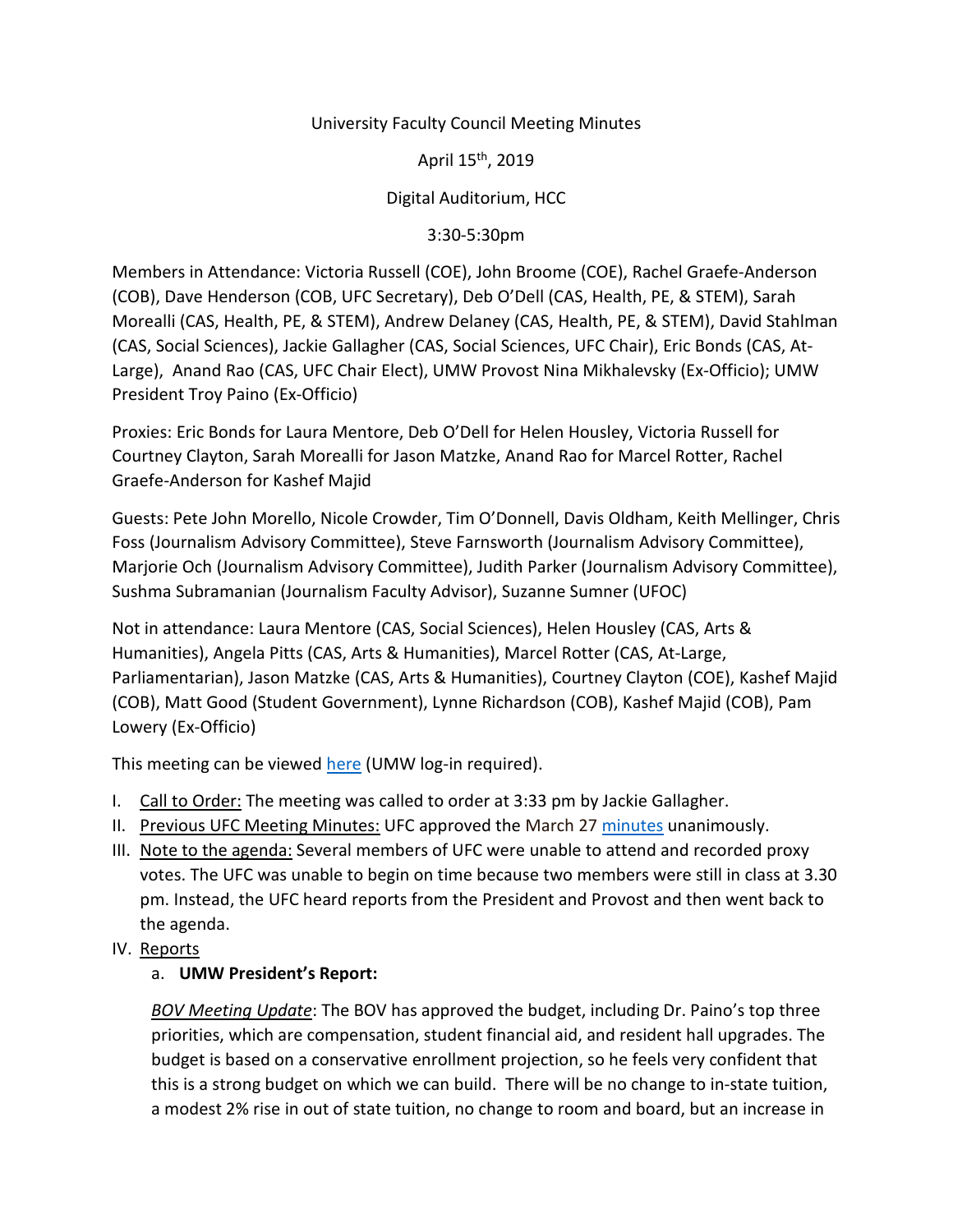fees. There will be a 3.4 million reduction, achieved through reallocation. This is very hard but will make us stronger.

*Campus Environment Committee:* Phase 1 of the Campus Environment Committee Report is approved, will be disseminated in summer, and followed by phase 2 in fall. The goal is more diverse public displays. They will be looking for feedback on the names of campus buildings and on murals.

*Public Comment Period:* The BOV approved a public comment period during BOV meetings, which will make them more transparent.

*General Education Curriculum*: Dr. Paino appreciates the faculty's efforts in review of general ed curriculum; he has now experienced 4 such revisions, and we did it best!

#### b. **UMW Provost Report**:

*General Education Curriculum*: Provost Mikhalevsky expressed gratitude to UFC, Gen Ed committee for gen education proposal and work.

*UMW Marketing Plan*: University is committed to a re-branding and marketing project. The passage of general education curriculum will help with these efforts.

*UMW Budget:* Given approval of the budget by the BOV, Provost Mikhalevsky does not anticipate more changes to budgets; she and the deans hope to examine position requests for next year by June.

*UMW Admissions and Yield:* UMW is nearing the end of admissions and yield season. Provost Mikhalevsky encouraged faculty to continue reaching out students as faculty are often deciding factor in student attending UMW.

*Commencement:* The UFC needs to clarify commencement regalia appeals procedure – inquiries are already being made.

- c. **CAS Dean Report:** No report
- d. **COE Dean Report:** No report
- e. **COB Dean Report:** No report
- f. **Student Government Association Representative Report:** No report.
- g. **SAC Report:** No report.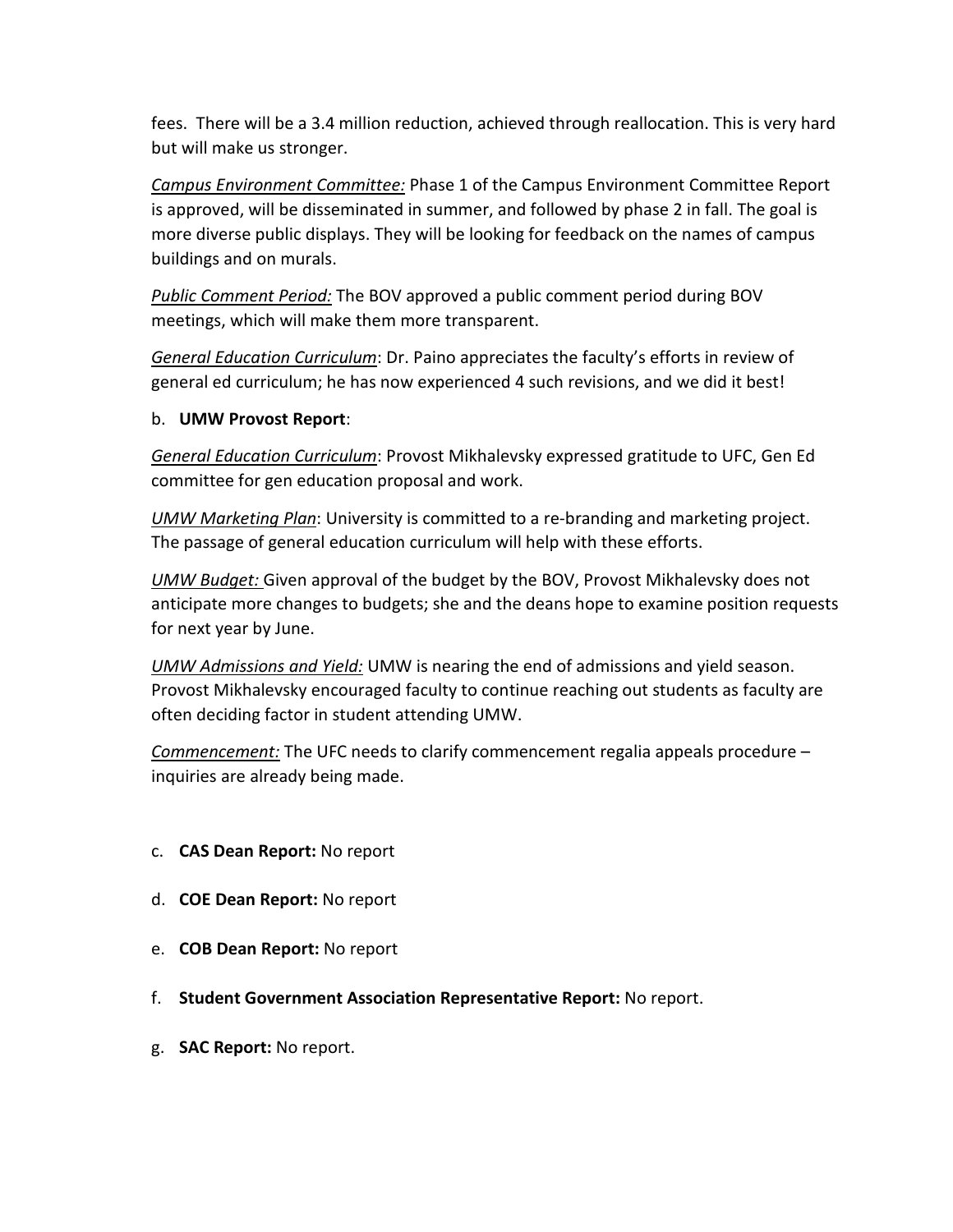- h. **UFC Chair Report:** No written report. The UFC chair attended BOV meeting and commented that the BOV are excited about the revised general education curriculum.
- i. **UFC Vice Chair Report:** No report.
- j. **Faculty Senate of Virginia:** Virginia Community College Systems' New Horizons event with the Faculty Senate of Virginia this past Friday. Much of the discussion was about coordination between these bodies, and meeting the needs of faculty – e.g. advising students, partnership agreements with 4-year schools, and coping with students who are homeless or in need of food pantries and/or child care.
- **k. University Committees Minutes, Reports and Action Items: Motion:** The UFC unanimously passed a motion to approve all committee meeting minutes. All action items will be considered separately.
- V. Unfinished Business:

*Journalism Advisory Committee*: The UFC discussed a revised [Blue & Gray Press Statement](https://ufc.umw.edu/wp-content/blogs.dir/3211/files/2019/04/JAC-Motion-April-11-Blue-Gray-Press-Statement.pdf)  [of Policy.](https://ufc.umw.edu/wp-content/blogs.dir/3211/files/2019/04/JAC-Motion-April-11-Blue-Gray-Press-Statement.pdf) After discussion and friendly amendments to two sentences in the document, the statement was unanimously approved by the UFC. This serves as an endorsement of support of Blue and Gray by UFC. Will be most likely published on Blue and Gray website.

*General Education Committee*: Several items were considered by the UFC including:

- a. The recommendation for pass/fail to be allowed for GE courses will be examined by the General Education Committee next year.
	- i) The recommendation for a sophomore seminar will be delayed, to be examined by Gen Ed committee in consultation with others at a later date.
	- ii) Dr. Crowder, chair of the General Education Committee, presented an [implementation plan,](https://ufc.umw.edu/wp-content/blogs.dir/3211/files/2019/04/2020GEProgramImplementation.pdf) which has dates for each phase. Faculty working on learning outcomes over the summer will be compensated. Simultaneous submission of new courses to both Gen Ed Committee and Curriculum Committees will be allowed but of course and issues held by the Curriculum Committees must be dealt with before a course can be approved by Gen Ed Committee. The UFC discussed orientation and student questions and potential "grandfathering" of current GE courses for one year. There was no vote on the implementation plan by the UFC; this presentation was purely informational.

*University Academic Affairs Committee:* The UFC considered the following [Action Item,](https://ufc.umw.edu/wp-content/blogs.dir/3211/files/2019/04/Attendance-and-Absences-Policy.pdf) which is a revision to the attendance and absences policy. The UFC passed this motion by a vote of 12 yes and 3 no.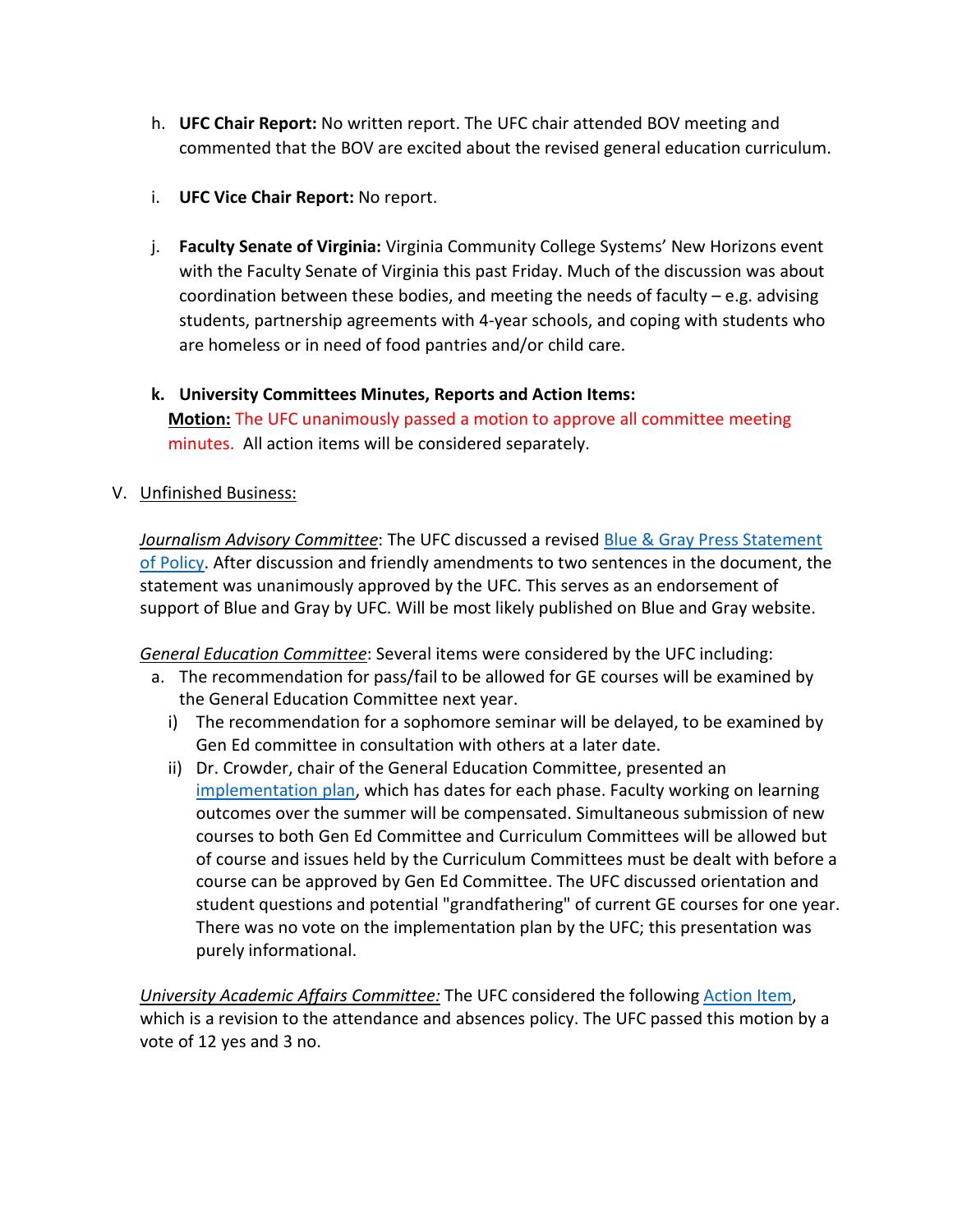*Regalia petitions:* The Provost assures the UFC that, with no change to allowed commencement regalia, appeals will be made. As such the UFC considered a committee for appeals via the followin[g motion.](https://ufc.umw.edu/wp-content/blogs.dir/3211/files/2019/04/Regalia-petition-committee.pdf) The UFC approved this motion by a vote of 9 yes and one no.

*University Budget Advisory Committee*: The UFC discussed the creation of a UFC Executive Committee, to include the UFC chair, vice-chair, secretary, maybe previous chair, and the representatives from colleges who attend the BOV meetings. The idea of an executive committee makes sense; this committee would be small, nimble, and aware of various issues. Unresolved questions include: "could this committee take the place of the Budget Advisory Committee?" and "can faculty appointed to BAC for the coming year consider the duties of that committee?". There was no vote; discussion only.

## VI. New Business:

*University Academic Affairs Committee:* The UFC considered the following issues:

- 1. [Action Item:](https://ufc.umw.edu/wp-content/blogs.dir/3211/files/2019/04/Test-Optional-Policy.pdf) a revision to the test optional policy. UFC passes this action item unanimously.
- 2. [Recommendation](https://ufc.umw.edu/wp-content/blogs.dir/3211/files/2019/04/Modification-of-graduate-commencement.pdf) on graduate commencement: The committee at the time thought that they were recommending a change for 2019, which they could not support. After discussion and clarification, UFC voted to recommend that graduate commencement be replaced by three separate hooding ceremonies; graduate students may attend undergraduate commencement if they wish.

*University Faculty Organizational Committee:* The UFC considered three issues. Note that the UFC is already too late for changes to the Faculty Handbook and by this point in the meeting, the UFC had lost quorum. **As such, the following were either tabled or withdrawn.**

- *1.* [Action Item](https://ufc.umw.edu/wp-content/blogs.dir/3211/files/2019/04/Contingent-Faculty-on-UFC-Recommendation.pdf) Contingent Faculty recommendation: This motion is to include on UFC someone at the rank of Adjunct, Professional Development Adjunct or Visiting, as an at-large member, to be compensated monetarily. The UFC tabled this motion.
- *2.* [Action Item](https://ufc.umw.edu/wp-content/blogs.dir/3211/files/2019/04/Faculty-Handbook-Changes-for-the-Teaching-Center-Advisory-Committee.pdf) Teaching Center Advisory Committee recommendation*:*  This motion revises the Teaching Center Advisory Committee membership to reflect all three colleges; inclusion of charge to review grant proposals; creation of Teaching & Learning Roundtable to meet twice a semester, comprised of individuals representing various centers on campus. The UFC tabled this motion.
- 3. [Action Item](https://ufc.umw.edu/wp-content/blogs.dir/3211/files/2019/04/UFOC-revised-Handbook-changes-Honors-Program-Committee.pdf) Honors Program Committee recommendation: This motion includes an alteration of committee membership and duties to better reflect the current role of the Honors Program Director and actions of the committee. **This motion was withdrawn.**